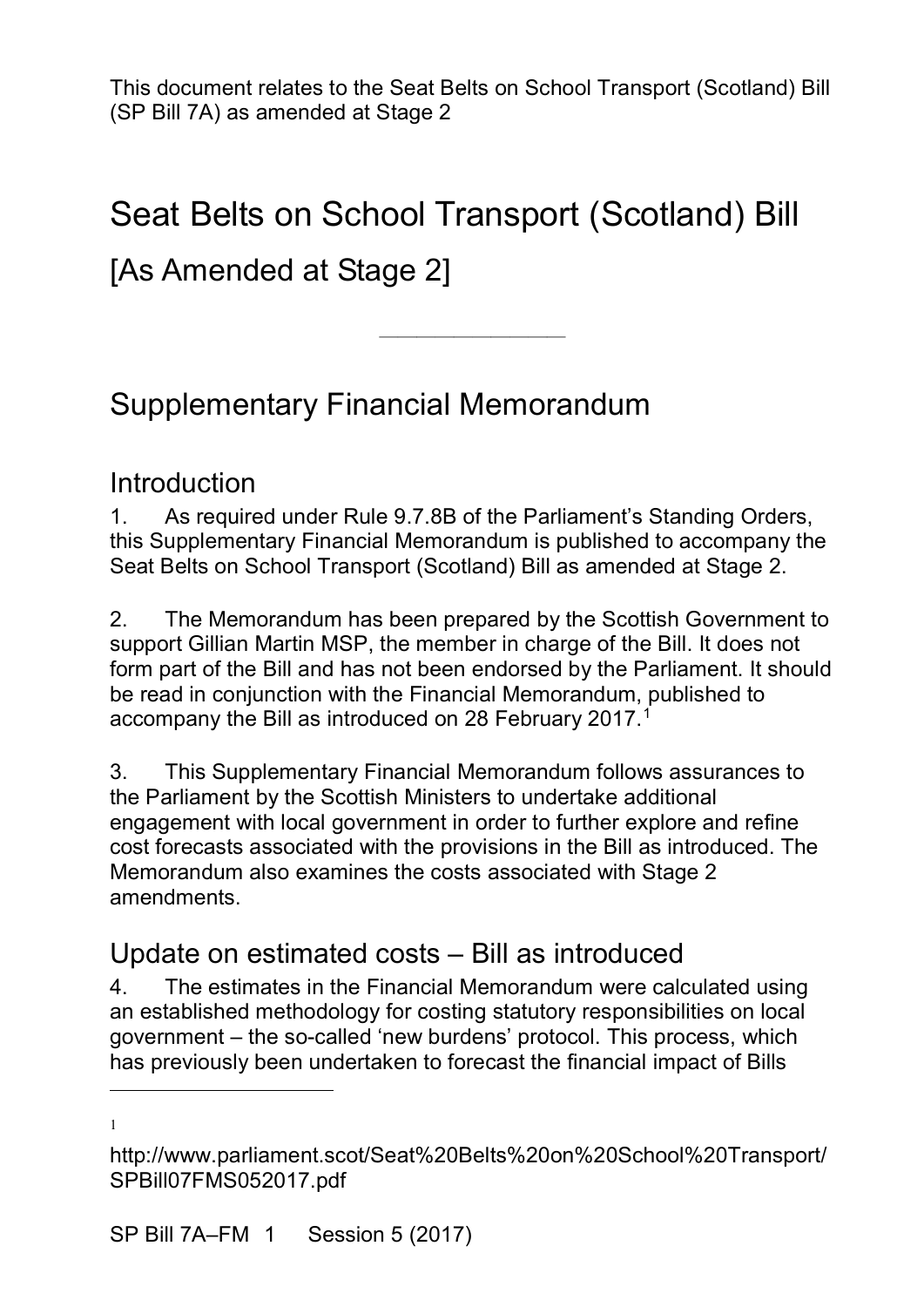before the Scottish Parliament, aims to ensure that all local authorities are remunerated for additional duties set by legislation.

5. The estimated cost of the Bill remains at £765,000 per annum nationally, following commencement of the legal duty for vehicles carrying pupils in both primary and secondary education. In keeping with established mechanisms for local government funding allocations, this estimate was based on administration across all local authorities, whether or not they have already contracted for a seat belt requirement in their dedicated school transport. This was in recognition that the new legal commitment would be on-going, rather than being a singular cost outlay at the point of commencement – ensuring that councils which have already undertaken implementation would not be negatively affected.

6. The allocation to specific local authorities will be undertaken at the Settlement and Distribution Group, a body made up of representatives from the Scottish Government and CoSLA, using established criteria. Although an individual council breakdown is therefore not available at this stage, this national figure equates to £23,906 when divided by 32 (the number of local authorities in Scotland). Although in practice this will not be the model for administering distribution, it provides an illustrative example of division at a local level.

7. These indicative figures have been based on a range of assumptions. Feedback from stakeholders which have already contracted for a seat belt requirement in dedicated school transport contracts from 2014, when the Scottish Ministers announced their an intention to legislate, has been that the cost implications are not always as high as expected. Therefore the indicative annual figure should be seen as a ceiling of costs.

8. In terms of the length of the funding commitment, the Financial Memorandum set out from paragraph 25 onwards how this could last for 10 years after commencement of the legal duty (although the commencement dates themselves have now been revised after amendment at Stage 2). This timescale is limited because, while the statutory responsibility on local government created by the Bill will remain, it is appropriate that specific funding from central government discontinues over time due to the expectation that the bus market will adapt to the new legislative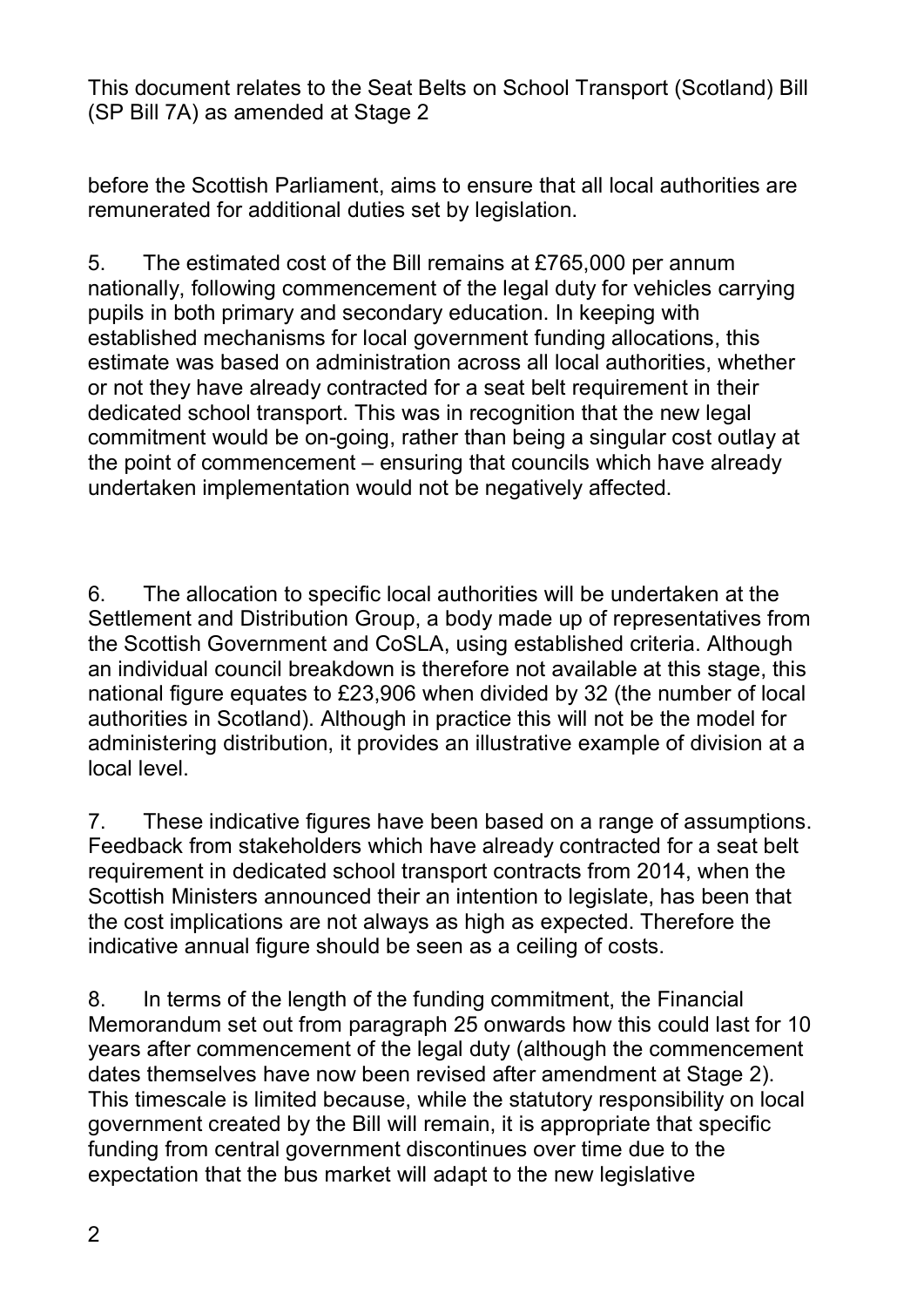requirement for seat belts so that its costs will be absorbed and priced into future contracts. UK legal requirements on the construction of buses and coaches, which have been in force from 2001, also mean that newer vehicles which are purchased by bus companies over this time period are increasingly likely to have seat belts fitted already.

9. Given how far these projections are forecast into the future, it is particularly challenging to categorically state when the legal duty will no longer be a factor in increasing the cost of contracting for school transport. Yet the decade-long commitment was based on an element of goodwill from the Scottish Government. The 'new burden' approach does not involve the continuation of funding after local government stops incurring costs as a consequence of new legal duties. Due to the difficulty with creating a fixed date for the funding to discontinue, the Scottish Government intends to review this in 2023, five years after the new duty comes into force.

10. The estimates in the Financial Memorandum were produced in conjunction with CoSLA and the Scottish Local Government Partnership (SLGP). Three of the previous member councils of the SLGP have now returned as members of CoSLA and therefore the organisation currently represents all but one of Scotland's local authorities. CoSLA has stated that the annual figure in previous forecasts remains the best estimate on the financial impact of the provisions covering home-to-school transport within the Bill.

### Stage 2 amendments – cost implications

#### **Extension of legal duty to cover vehicles used for school trips and excursions**

11. The extension of the legal duty from dedicated home-to-school transport to include vehicles used for trips and excursions essentially puts an established and accepted practice onto a statutory footing. National risk assessment quidance Health & Safety on Educational Excursions<sup>[2](#page-2-0)</sup> covers such trips. It contains stringent risk assessment responsibilities for the group leader on such excursions, including a stipulation that seat belts should be provided. Such vehicles are routinely booked by teachers – who

 $\overline{a}$ 

<span id="page-2-0"></span><sup>2</sup> [Health & Safety on Educational Excursions](http://www.gov.scot/Publications/2004/12/20444/48943)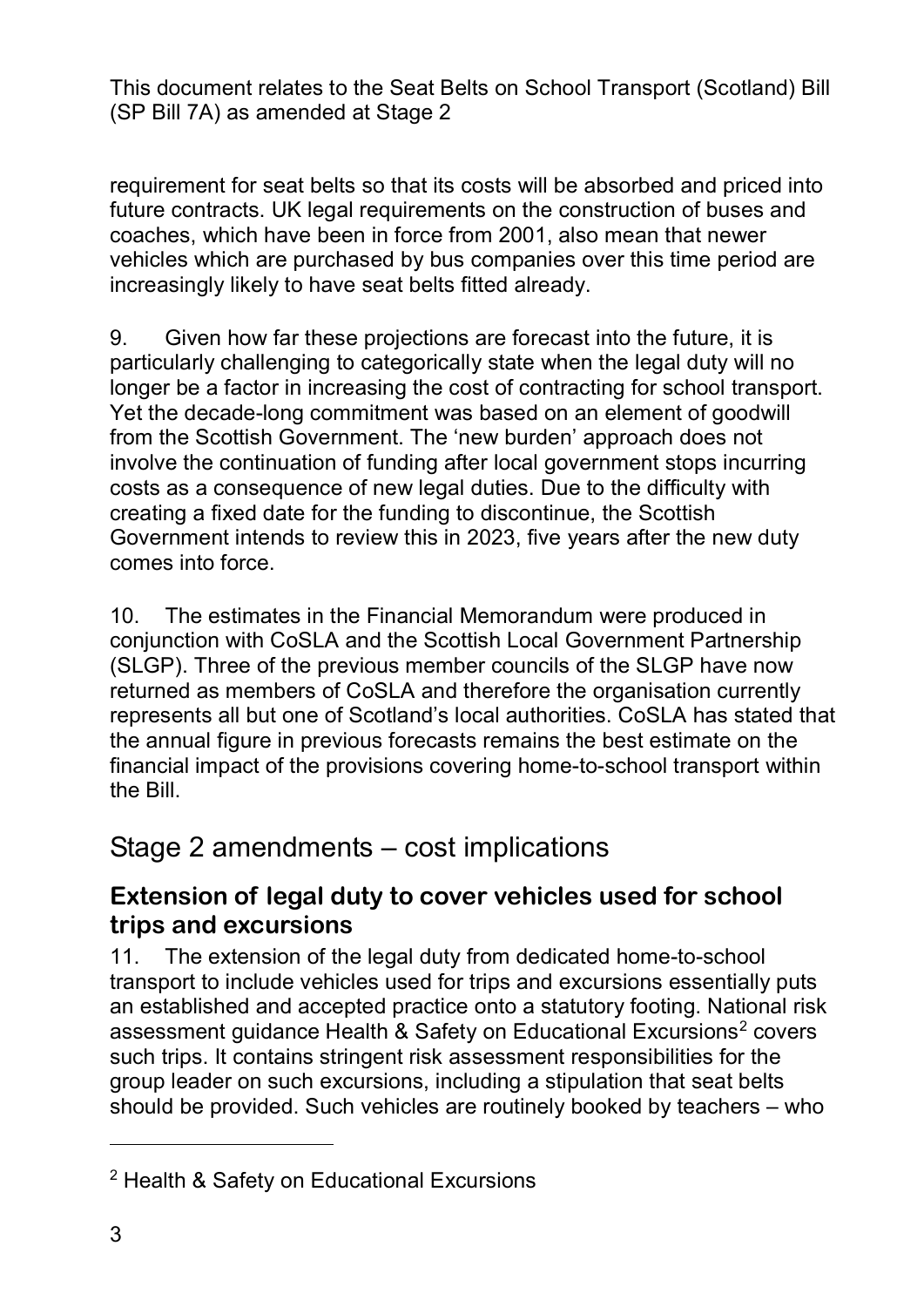carry out their role in a closely regulated profession – and stakeholder feedback is that this practice is rigorously adhered to already.

12. Additionally, the measures in the Bill as introduced – and costed within the Financial Memorandum – will have already captured much of this provision. There are three general scenarios for organising vehicles used for school excursions: those booked by the local authority for use by the school; those booked by the school itself but using a contract framework with the operators undertaking home-to-school contracts; and those organised by schools themselves separately from local authority involvement. The first two scenarios would use vehicles from companies already undertaking home-to-school provision under the new statutory duty.

13. The Bill applies to the independent and grant-aided sectors as well as to public schools under local authority control. The Scottish Council for Independent Schools canvassed its members on this issue and their feedback was that vehicles used for school excursions are already supplied with seat belts. Likewise, grant-aided schools and Jordanhill School have not reported that this would lead to any implementation costs. Vehicles used are generally minibuses which are already covered by existing legal requirements to have seat belts fitted, rather than the older, larger coaches or double-decker vehicles which the Bill is principally aimed at.

14. Nursery schools have been covered by the Bill since introduction due to the Bill's incorporation of the definition of "primary education" from the Education (Scotland) Act 1980 (now changed after Stage 2 to a reference to "school education", but this still includes early learning and childcare provision). Since introduction the Scottish Government has surveyed the early years sector and gathered feedback from 100 providers across Scotland. All of the respondents to this survey who own or contract vehicles for school transport ensure that such vehicles are supplied with seat belts (and as such there is no change from the Financial Memorandum at introduction resulting from this survey).

15. There is therefore no significant cost implication anticipated with the extension of the legal duty to school excursions.

#### **Commencement dates**

16. The Stage 2 amendment which inserted subsection (2A) into section 5 of the Bill brings forward the commencement date for secondary school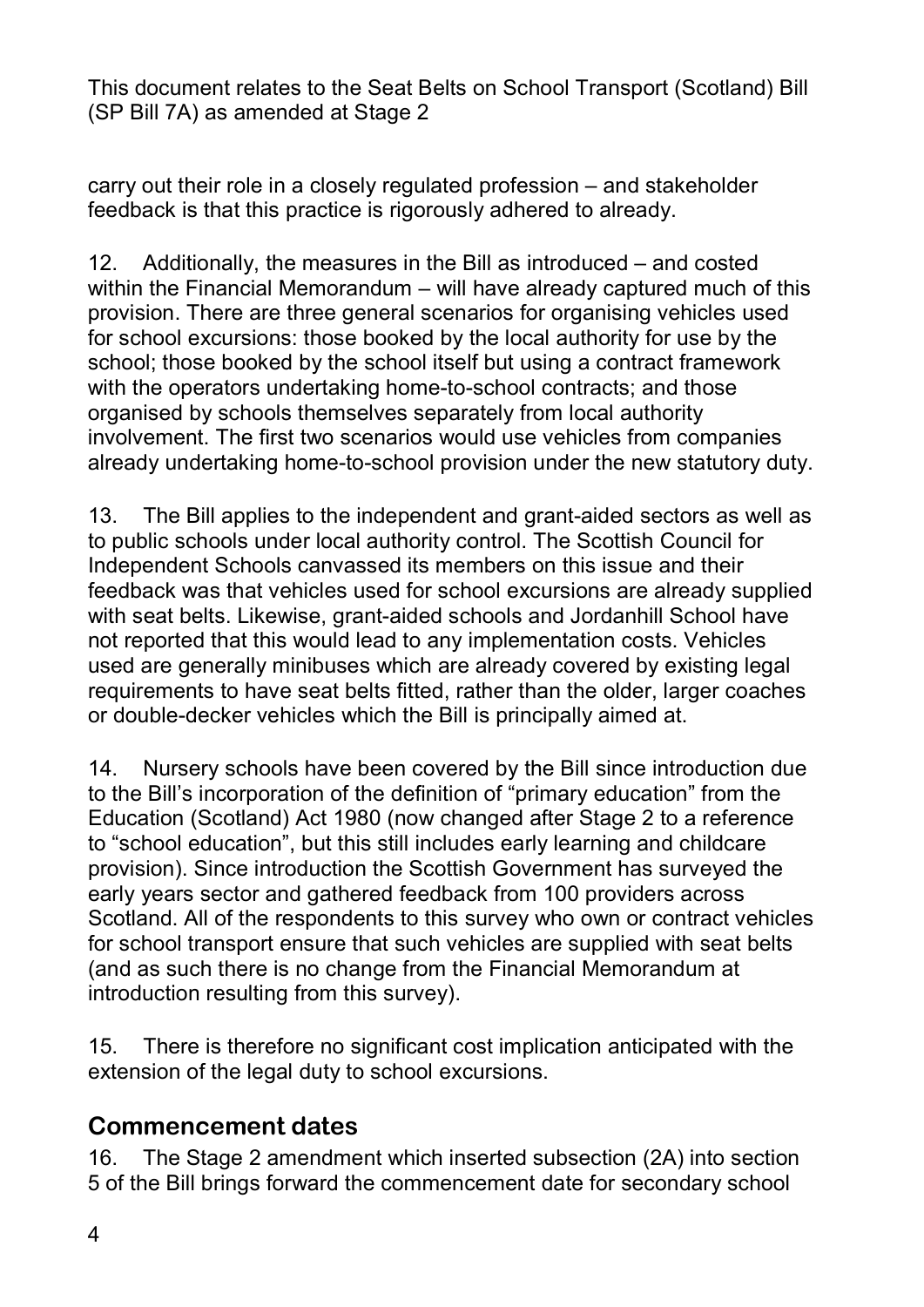provision from 2021 to 2018. This will pose practical and resourcing challenges for councils which have entered into contracts which run beyond that date, based on their understanding around the original phased introduction timescale. Such contracts will need to be renegotiated or broken and re-tendered.

17. The Scottish Government has surveyed local government on this point, receiving responses representing all 32 councils. This information indicates that those committed to existing contracts beyond that date and which will see such issues are Falkirk Council, Glasgow City Council, West Lothian Council, Stirling Council and Clackmannanshire Council.

18. Indications from these 5 councils are that there is not one uniform model of impact or cost that this would have. This may have significant implications for the councils concerned. Given the lack of precedent for this situation some are unable to give a cost figure. However, the estimates supplied range from a one-off cost of £3,000 to a recurring annual figure of £250,000 over a 4 year contract cycle, equating to £1 million in total for one local authority.

19. Differing terms and conditions within contracts mean that some may have flexibility to alter conditions with sufficient timescales yet incur associated costs. However the commencement date of 2018 gives little scope for notice. Others are likely to have to dissolve the existing contract, incurring the associated termination fees within the legal agreement, and then re-tender. This is likely to result in additional cost increases for the same provision due to local bus operators not being prepared for the new legal requirement and the local commercial market having to adapt without notice.

20. The wide variation given regarding the likely impact, and cost, of this amendment mean it is particularly difficult to authoritatively quantify it under the timescale for submission of this Supplementary Financial Memorandum. It will continue to be explored in more detail by the Scottish Government and local government with a view to refining the current best estimates of the costs of the earlier implementation agreed to at Stage 2, before any Act from the Bill is commenced.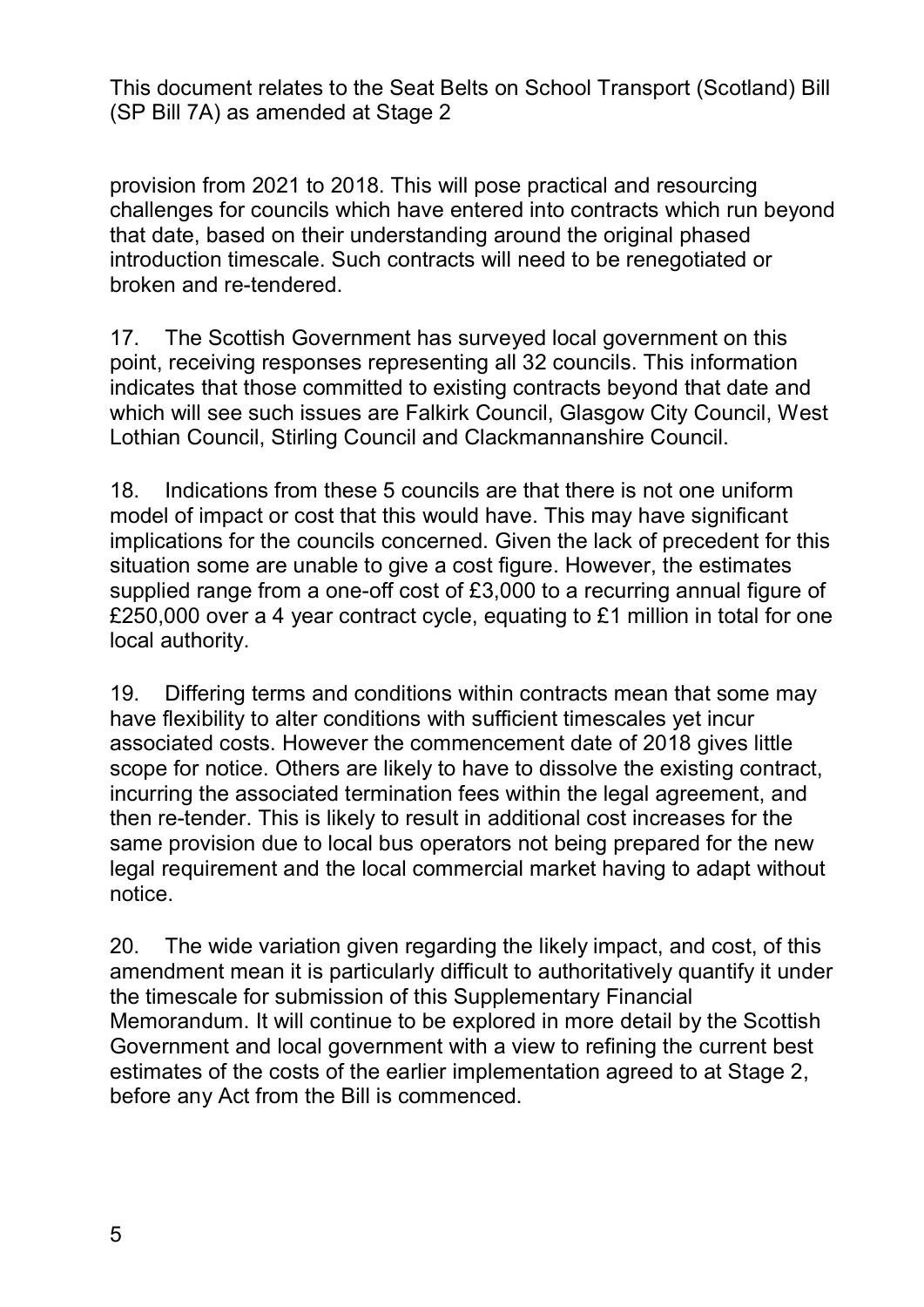### **Summary**

21. The cost ceiling of £765,000 per annum would be scheduled for implementation, by way of the local government block settlement, from financial year 2018/19. This will be reviewed from year 2023/24, after a five-year allocation equating to £3.83 million – with any further financial allocation only being undertaken should the legal duty still be leading to increased contract costs.